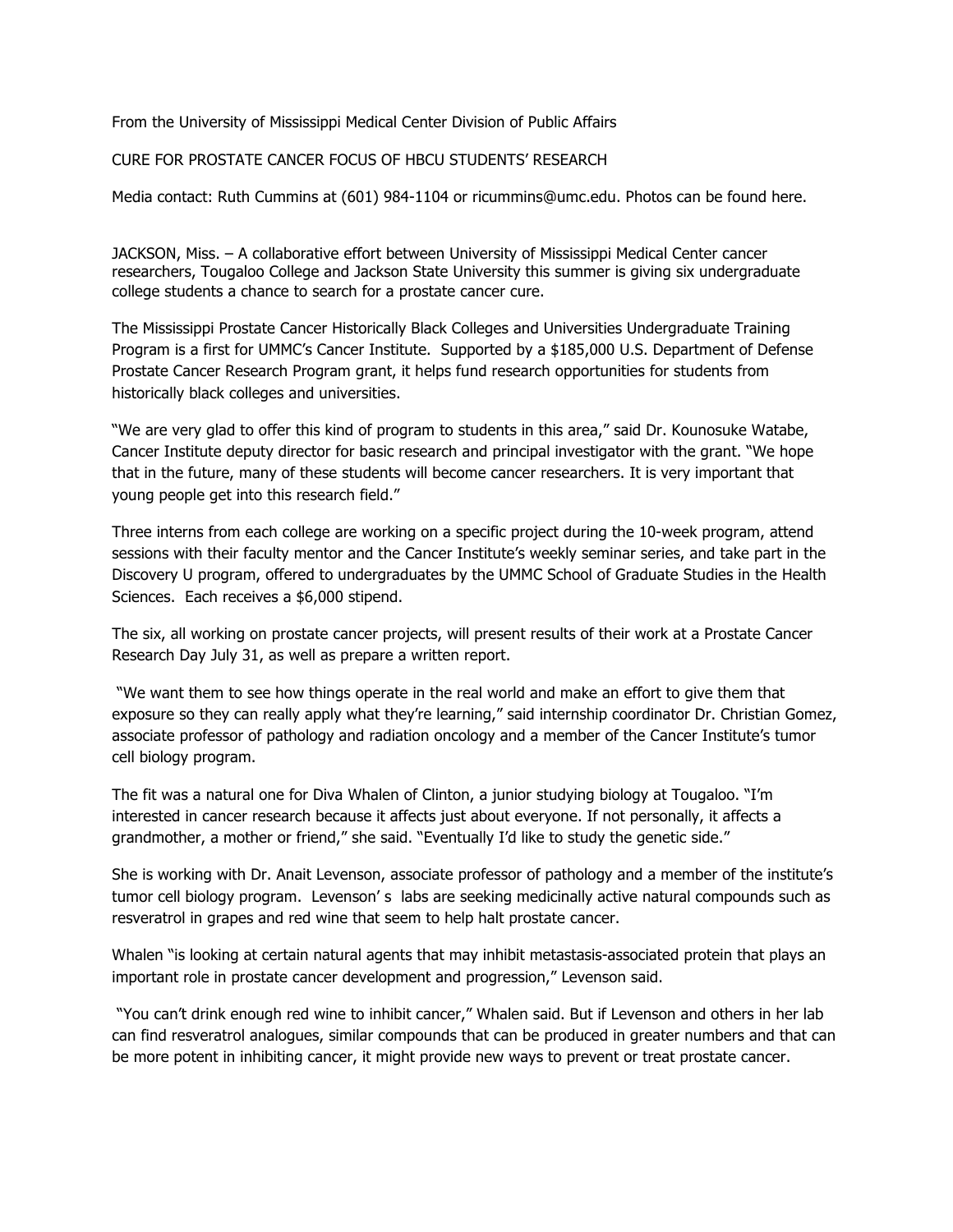Teaching basic research methods and the need to replicate the work to verify results is tedious and timeconsuming, but Levenson said Whalen's work already is yielding some results.

Tatyana Givens, a sophomore studying biology at JSU, is working with Dr. Chindo Hicks in bioinformatics, a field that combines skills in computer science, statistics, mathematics and biology to analyze and integrate mountains of genomics data to identify molecular markers associated with prostate cancer.

She is analyzing data to identify signatures of microRNA and genes associated with prostate cancer in African American and Caucasian men. "Our goal is to understand the role of microRNAs and their contribution to health disparities in aggressive prostate cancers that disproportionately affect African American men," said Givens, who also would like to study pharmacy.

Hicks, her mentor, said the DOD grant enhances UMMC's program by training students from historically black colleges to increase diversity in biomedical research. And, the program gives the university a way to offer new opportunities to students in research environments, said Dr. Stephen I.N.Ekunwe, JSU faculty advisor.

"This HBCU summer prostate research training will expose JSU students to ongoing prostate cancer research at the UMMC Cancer Institute to the extent that they will have the opportunity to actually engage in hands-on research in a research lab," he said. Long-term, he said he hopes to create a pipeline for JSU students who want to pursue doctorates in cancer research.

Tougaloo faculty advisor Dr. Jinghe Mao said the program offers multiple experiences within a specialized scientific community. "We want to let students know that UMMC-CI is a great place for cancer research, education and medical training and cancer treatment," she said. "It is the only place that blends all aspects in one institute to help defeat cancer in Mississippi."

The ultimate goal, she said, is to "produce highly talented minority scholars and physicians within Mississippi."

Gomez said the program is helping Cancer Institute members establish new partnerships with Tougaloo and JSU. "We hope to see some continued work with researchers there," he said, to attract and keep the best students in cancer research.

Other Tougaloo participants are junior biology major Joshua Agee of Laurel, mentored by Dr. Xinchun Zhou, assistant professor of pathology; and senior biology major Ansley Scott of Clarksdale, mentored by Dr. Yin-Yuan Mo, professor of pharmacology and toxicology and director of the institute's cancer genetics program

Other JSU participants are sophomore chemistry and mathematics major Anthony Keyes of Jackson, mentored by Dr. Drazen Raucher, professor of biochemistry and member of the institute's molecular cancer therapeutics program; and junior biology major Brittany Martin of Madison, mentored by Gomez.

####

7/15/2014